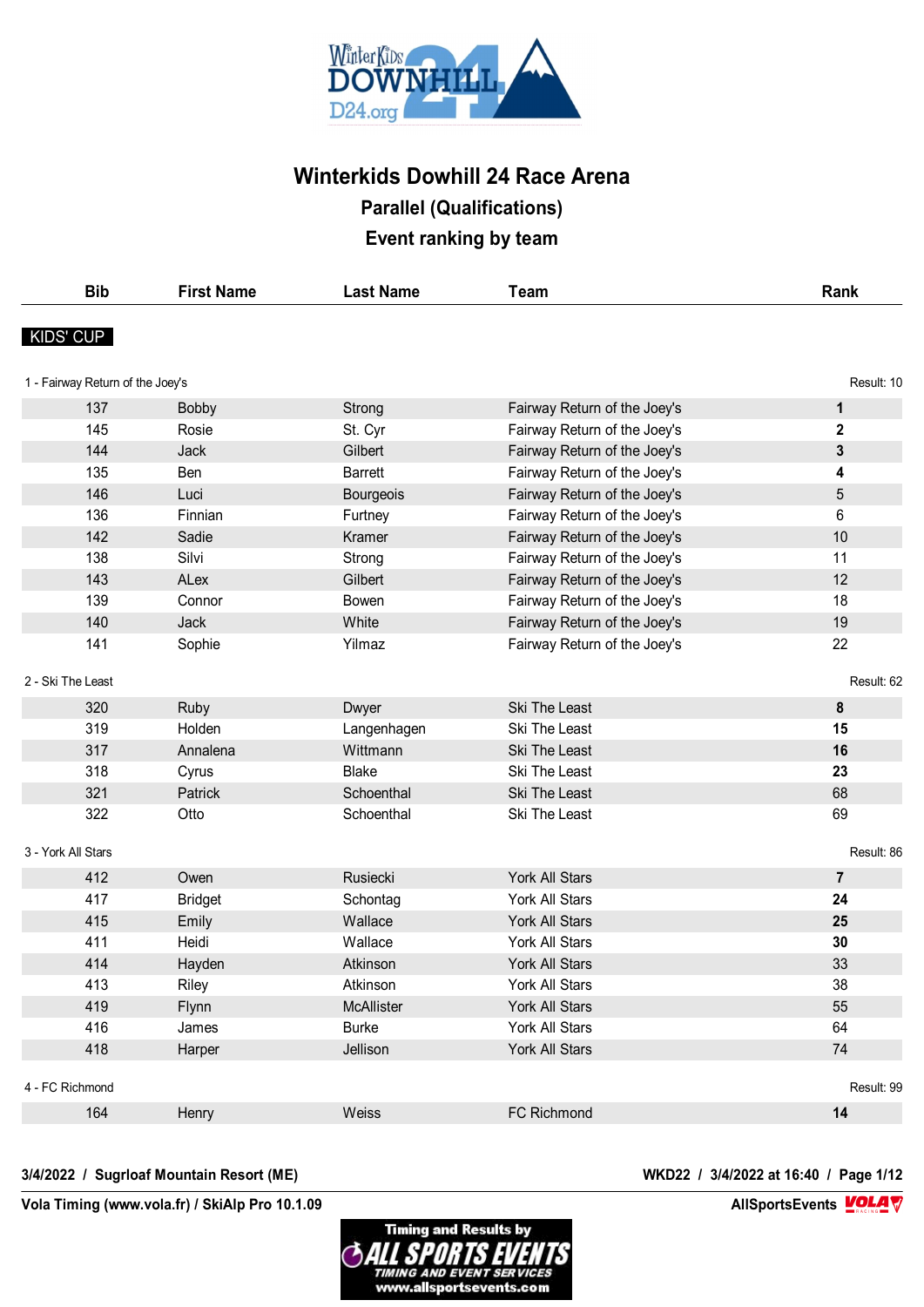

| <b>Bib</b>                         | <b>First Name</b> | <b>Last Name</b> | <b>Team</b>                    | Rank        |
|------------------------------------|-------------------|------------------|--------------------------------|-------------|
| 163                                | Alexander         | Gordon           | FC Richmond                    | 17          |
| 162                                | Taylor            | Lancaster        | <b>FC Richmond</b>             | 27          |
| 161                                | Patrick           | Lynch            | FC Richmond                    | 41          |
| 159                                | Nora              | Eames            | <b>FC Richmond</b>             | 42          |
| 160                                | Clio              | Eames            | FC Richmond                    | 52          |
| 5 - Waynflete Flyers               |                   |                  |                                | Result: 117 |
| 377                                | Oscar             | Twining          | <b>Waynflete Flyers</b>        | 21          |
| 376                                | Henry             | Kerr             | Waynflete Flyers               | 28          |
| 375                                | <b>Dudley</b>     | Holdridge        | <b>Waynflete Flyers</b>        | 32          |
| 374                                | Oliver            | Eames            | Waynflete Flyers               | 36          |
| 373                                | Charlie           | Hornor           | <b>Waynflete Flyers</b>        | 45          |
| 372                                | Joseph            | Dupree           | Waynflete Flyers               | 73          |
| 6 - Trailblazers                   |                   |                  |                                | Result: 118 |
| 341                                | Elias             | <b>Burrill</b>   | Trailblazers                   | 9           |
| 347                                | Cole              | <b>Bowen</b>     | Trailblazers                   | 29          |
| 351                                | Carter            | Costello         | Trailblazers                   | 34          |
| 348                                | Dylan             | Meinert          | Trailblazers                   | 46          |
| 349                                | Sam               | Robinson         | Trailblazers                   | 47          |
| 344                                | Ryan              | Savona           | Trailblazers                   | 58          |
| 352                                | Joe               | <b>Morris</b>    | <b>Trailblazers</b>            | 59          |
| 343                                | Cole              | Francis          | Trailblazers                   | 60          |
| 350                                | Sam               | <b>Morris</b>    | Trailblazers                   | 65          |
| 342                                | <b>Bryson</b>     | Jack             | Trailblazers                   |             |
| 345                                | Ethan             | Savona           | Trailblazers                   |             |
| 346                                | Benjamin          | Meinert          | Trailblazers                   |             |
| 7 - Fairway Return of the Joeys pa |                   |                  |                                | Result: 131 |
| 152                                | Maddy             | Cannan           | Fairway Return of the Joeys pa | 20          |
| 151                                | Camille           | Cannan           | Fairway Return of the Joeys pa | 34          |
| 154                                | Maddy             | Gilbert          | Fairway Return of the Joeys pa | 37          |
| 150                                | Reid              | Bisson           | Fairway Return of the Joeys pa | 40          |
| 147                                | Owen              | Benn             | Fairway Return of the Joeys pa | 44          |
| 153                                | Elizabeth         | Chambers         | Fairway Return of the Joeys pa | 47          |
| 148                                | Eleanor           | Riotte           | Fairway Return of the Joeys pa | 51          |
| 155                                | Julia             | Francis          | Fairway Return of the Joeys pa | 63          |
| 149                                | Penny             | Riotte           | Fairway Return of the Joeys pa |             |

#### **3/4/2022 / Sugrloaf Mountain Resort (ME) WKD22 / 3/4/2022 at 16:40 / Page 2/12**

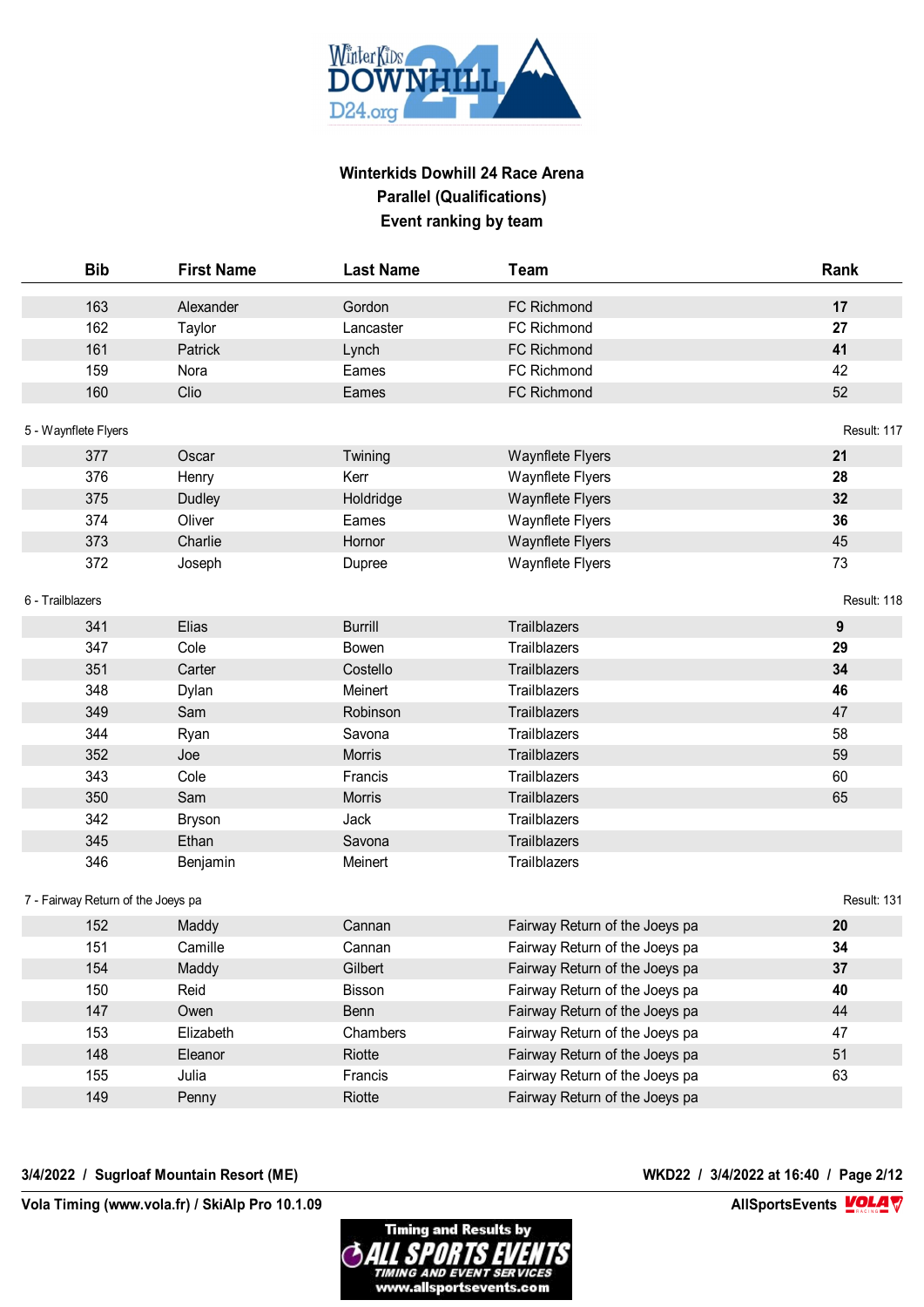

| <b>Bib</b>            | <b>First Name</b> | <b>Last Name</b> | Team                     | Rank        |
|-----------------------|-------------------|------------------|--------------------------|-------------|
| 8 - Boys of Winter    |                   |                  |                          | Result: 140 |
| 100                   | lan               | Christie         | Boys of Winter           | 13          |
| 101                   | Eli               | <b>Bush</b>      | Boys of Winter           | 31          |
| 98                    | TJ                | Saulter          | Boys of Winter           | 43          |
| 104                   | Jack              | Jalbert          | Boys of Winter           | 53          |
| 102                   | Jackson           | Kinney           | Boys of Winter           | 57          |
| 99                    | Edwin             | Davis            | Boys of Winter           | 61          |
| 97                    | <b>Tres</b>       | Walker           | Boys of Winter           | 61          |
| 103                   | Elliot            | Louie            | Boys of Winter           | 66          |
| 9 - Purple Pineapples |                   |                  |                          | Result: 203 |
| 309                   | Cole              | Francis          | <b>Purple Pineapples</b> | 26          |
| 308                   | Liliana           | Francis          | <b>Purple Pineapples</b> | 49          |
| 310                   | Chris             | Legasse          | <b>Purple Pineapples</b> | 56          |
| 311                   | Avery             | <b>Starks</b>    | <b>Purple Pineapples</b> | 72          |
| 10 - Junior ACE       |                   |                  |                          | Result: 210 |
| 202                   | Hannah            | Vogell           | Junior ACE               | 39          |
| 199                   | Ellee             | Robicheau        | Junior ACE               | 50          |
| 197                   | Charlotte         | Kerkela          | Junior ACE               | 54          |
| 201                   | Abby              | Vogell           | Junior ACE               | 67          |
| 198                   | Nora              | Kerkela          | Junior ACE               | 70          |
| 200                   | Molly             | Igneri           | Junior ACE               | 71          |
| 203                   | Carter            | Gordon           | Junior ACE               |             |
| 204                   | Jack              | Gordon           | Junior ACE               |             |

#### King of the Mountain

| 1 - Zachau - Dancing in the Dark |                 |          |                              | Result: 58 |
|----------------------------------|-----------------|----------|------------------------------|------------|
| 26                               | Devon           | Wright   | Zachau - Dancing in the Dark | 4          |
| 428                              | Charlie         | Zachau   | Zachau - Dancing in the Dark |            |
| 32                               | <b>Nicholas</b> | Cartmell | Zachau - Dancing in the Dark | 15         |
| 35                               | Nathan          | Hielm    | Zachau - Dancing in the Dark | 32         |
| 25                               | McKenzie        | Tyler    | Zachau - Dancing in the Dark | 37         |
| 28                               | <b>Rick</b>     | McKenney | Zachau - Dancing in the Dark | 80         |
| 31                               | Austin          | Moore    | Zachau - Dancing in the Dark | 81         |
| 27                               | Charlie         | Savoy    | Zachau - Dancing in the Dark | 105        |

#### **3/4/2022 / Sugrloaf Mountain Resort (ME) WKD22 / 3/4/2022 at 16:40 / Page 3/12**

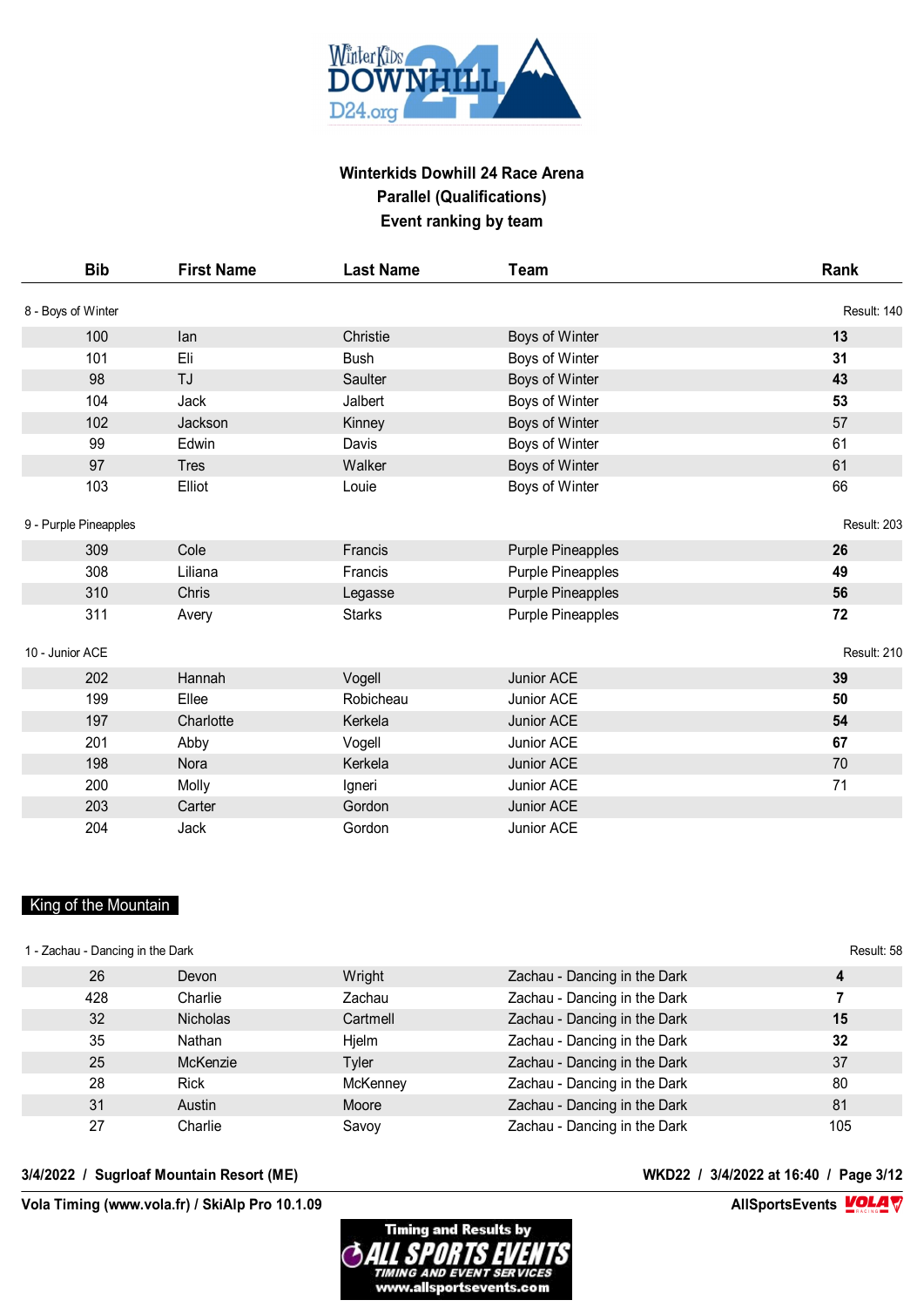

|                                    | <b>First Name</b> | <b>Last Name</b> | <b>Team</b>                    | Rank         |
|------------------------------------|-------------------|------------------|--------------------------------|--------------|
| 30                                 | Maggie            | <b>Brescia</b>   | Zachau - Dancing in the Dark   | 145          |
| 33                                 | Lucy              | Zachau           | Zachau - Dancing in the Dark   | 149          |
| 29                                 | Tori              | Kendeigh         | Zachau - Dancing in the Dark   | 154          |
| 36                                 | Olivia            | Rosa-Kittredge   | Zachau - Dancing in the Dark   | 202          |
| 34                                 | Charlie           | Zachau           | Zachau - Dancing in the Dark   |              |
| 2 - Its all downhill from here     |                   |                  |                                | Result: 60   |
| 188                                | William           | Purington II     | Its all downhill from here     | $\mathbf{2}$ |
| 195                                | Travis            | Steward          | Its all downhill from here     | 5            |
| 189                                | Eric              | Cummings         | Its all downhill from here     | 14           |
| 186                                | Matthew           | Tardiff          | Its all downhill from here     | 39           |
| 192                                | Rich              | Knipping         | Its all downhill from here     | 41           |
| 190                                | <b>Bruce</b>      | Cummings         | Its all downhill from here     | 47           |
| 196                                | <b>Brandon</b>    | Cummings         | Its all downhill from here     | 55           |
| 187                                | Matthew           | Carr             | Its all downhill from here     | 65           |
| 191                                | Jason             | <b>Myers</b>     | Its all downhill from here     | 86           |
| 185                                | Bobby             | Lajoie           | Its all downhill from here     | 94           |
| 193                                | <b>STEPHEN</b>    | <b>COOPER</b>    | Its all downhill from here     | 109          |
| 194                                | Joe               | Lajoie           | Its all downhill from here     | 129          |
|                                    |                   |                  |                                |              |
|                                    |                   |                  |                                |              |
| 3 - Agren/West Mountain Ski Compan |                   |                  |                                | Result: 82   |
| $\sqrt{5}$                         | Jesse             | Klimaytis        | Agren/West Mountain Ski Compan | 10           |
| 6                                  | Daniel            | Pearl            | Agren/West Mountain Ski Compan | 16           |
| 11                                 | Augustus          | Lookner          | Agren/West Mountain Ski Compan | 25           |
| 9                                  | Michael           | Milliken         | Agren/West Mountain Ski Compan | 31           |
| 8                                  | Eric              | Agren            | Agren/West Mountain Ski Compan | 49           |
| 12                                 | Joseph            | Gambino          | Agren/West Mountain Ski Compan | 73           |
| $\mathbf{1}$                       | Jason             | Agren            | Agren/West Mountain Ski Compan | 77           |
| 3                                  | <b>Nick</b>       | White            | Agren/West Mountain Ski Compan | 120          |
| $\overline{7}$                     | Todd              | Wilcoxson        | Agren/West Mountain Ski Compan | 136          |
| 10                                 | jeffrey           | damico           | Agren/West Mountain Ski Compan | 195          |
| $\overline{2}$                     | Thomas            | Fremont-Smith    | Agren/West Mountain Ski Compan |              |
| 4                                  | Jason             | Nelson           | Agren/West Mountain Ski Compan |              |
| 4 - Fairway Mortgage Corp/Schaeffe |                   |                  |                                | Result: 94   |
| 127                                | Aaron             | Cannan           | Fairway Mortgage Corp/Schaeffe | 6            |
| 129                                | Sean              | Riley            | Fairway Mortgage Corp/Schaeffe | 26           |
| 126                                | <b>Brett</b>      | Chambers         | Fairway Mortgage Corp/Schaeffe | 29           |

#### **3/4/2022 / Sugrloaf Mountain Resort (ME) WKD22 / 3/4/2022 at 16:40 / Page 4/12**

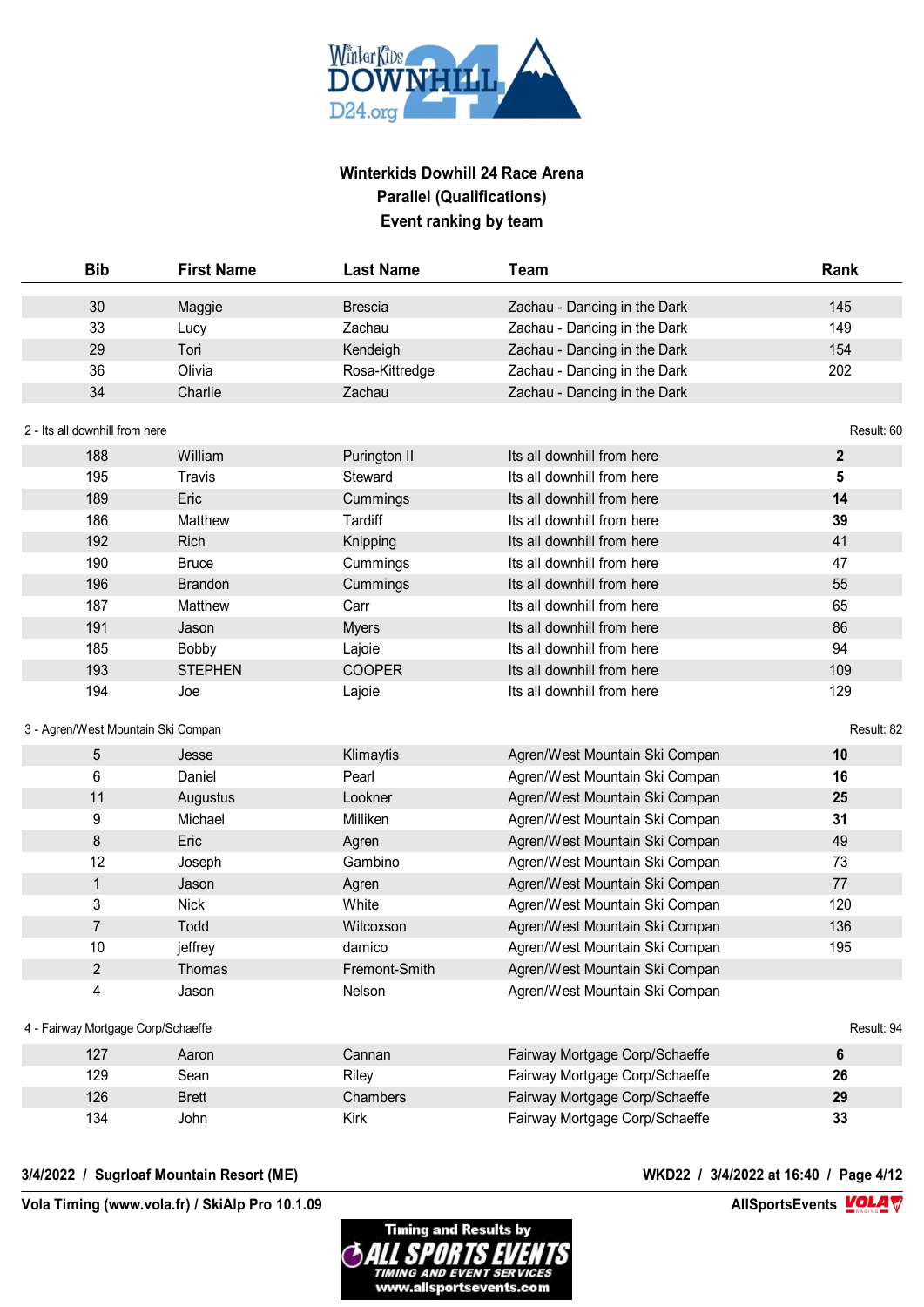

| <b>Bib</b>                 | <b>First Name</b> | <b>Last Name</b> | <b>Team</b>                    | Rank        |
|----------------------------|-------------------|------------------|--------------------------------|-------------|
| 125                        | Eric              | Schaeffer        | Fairway Mortgage Corp/Schaeffe | 43          |
| 132                        | Dean              | Gilbert          | Fairway Mortgage Corp/Schaeffe | 58          |
| 133                        | Matthew           | St.Cyr           | Fairway Mortgage Corp/Schaeffe | 93          |
| 124                        | Spencer           | Plante           | Fairway Mortgage Corp/Schaeffe | 177         |
| 123                        | Jeremy            | Benn             | Fairway Mortgage Corp/Schaeffe |             |
| 128                        | Dan               | Bisson           | Fairway Mortgage Corp/Schaeffe |             |
| 130                        | Jason             | <b>Bisson</b>    | Fairway Mortgage Corp/Schaeffe |             |
| 131                        | Matt              | Kramer           | Fairway Mortgage Corp/Schaeffe |             |
| 5 - Zachau - Skin to Win   |                   |                  |                                | Result: 150 |
| 16                         | <b>Brady</b>      | Davis            | Zachau - Skin to Win           | 9           |
| 14                         | Sam               | Reiche           | Zachau - Skin to Win           | 35          |
| 20                         | Daniel            | Bacon            | Zachau - Skin to Win           | 45          |
| 19                         | Sam               | Parkinson        | Zachau - Skin to Win           | 61          |
| 24                         | Alex              | Abbott           | Zachau - Skin to Win           | 92          |
| 22                         | Todd              | Noyes            | Zachau - Skin to Win           | 96          |
| 18                         | Matt              | Thibodeau        | Zachau - Skin to Win           | 116         |
| 23                         | Jeff              | Zachau           | Zachau - Skin to Win           | 142         |
| 13                         | Seth              | Parker           | Zachau - Skin to Win           |             |
| 15                         | Greg              | Greuel           | Zachau - Skin to Win           |             |
| 17                         | Sara              | Gideon           | Zachau - Skin to Win           |             |
| 21                         | Heather           | Zachau           | Zachau - Skin to Win           |             |
| 426                        | Sara              | Gideon           | Zachau - Skin to Win           |             |
| 6 - Orono Brewing Allstars |                   |                  |                                | Result: 151 |
| 277                        | Nate              | $\mathbf{1}$     | Orono Brewing Allstars         | 3           |
| 278                        | Patrick           | Lattimore        | <b>Orono Brewing Allstars</b>  | 38          |
| 283                        | Josh              | Cottrell         | <b>Orono Brewing Allstars</b>  | 46          |
| 275                        | Jay               | Abbott           | <b>Orono Brewing Allstars</b>  | 64          |
| 285                        | Abe               | Furth            | <b>Orono Brewing Allstars</b>  | 71          |
| 284                        | Ryan              | Curley           | <b>Orono Brewing Allstars</b>  | 122         |
| 276                        | Paul              | Vinzani          | <b>Orono Brewing Allstars</b>  | 164         |
| 274                        | Keith             | Manaker          | <b>Orono Brewing Allstars</b>  |             |
| 279                        | Yemaya            | <b>StClair</b>   | <b>Orono Brewing Allstars</b>  |             |
| 280                        | Lucas             | <b>StClair</b>   | <b>Orono Brewing Allstars</b>  |             |
| 281                        | <b>Brian</b>      | Oickle           | <b>Orono Brewing Allstars</b>  |             |
| 282                        | Heather           | Furth            | Orono Brewing Allstars         |             |
| 422                        | Matt              | <b>Boehmer</b>   | Orono Brewing Allstars         |             |
|                            |                   |                  |                                |             |

#### **3/4/2022 / Sugrloaf Mountain Resort (ME) WKD22 / 3/4/2022 at 16:40 / Page 5/12**

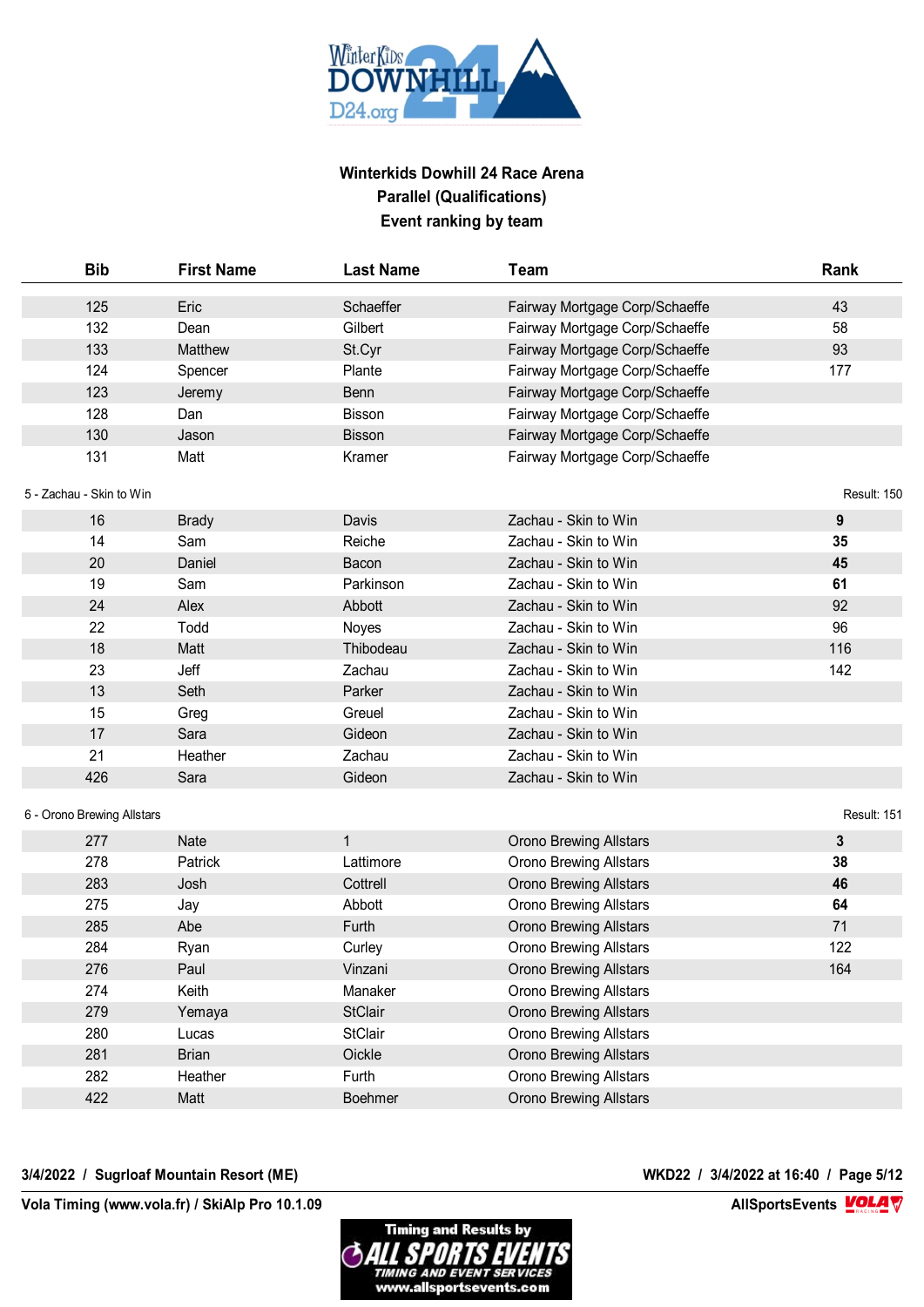

| <b>Bib</b>                       | <b>First Name</b> | <b>Last Name</b> | Team                                | Rank        |
|----------------------------------|-------------------|------------------|-------------------------------------|-------------|
| 7 - Acadia Insurance             |                   |                  |                                     | Result: 165 |
| 56                               | Zack              | Frechette        | Acadia Insurance                    | 8           |
| 52                               | Timothy           | <b>Bath</b>      | Acadia Insurance                    | 23          |
| 58                               | David             | LeBlanc          | Acadia Insurance                    | 60          |
| 50                               | <b>Brad</b>       | <b>Stokes</b>    | Acadia Insurance                    | 74          |
| 51                               | Mark              | <b>Bailey</b>    | Acadia Insurance                    | 78          |
| 49                               | Edmund            | Therrien         | Acadia Insurance                    | 108         |
| 54                               | Benjamin          | <b>Tracy</b>     | Acadia Insurance                    | 123         |
| 53                               | Erik              | Casparius        | Acadia Insurance                    | 139         |
| 57                               | Patrick           | Gaetani          | Acadia Insurance                    | 173         |
| 55                               | Chelsea           | Clark            | Acadia Insurance                    |             |
| 59                               | <b>Brent</b>      | Wittman          | Acadia Insurance                    |             |
| 60                               | Douglas           | Freeman          | Acadia Insurance                    |             |
| 8 - Verrill's Cold Swift Justice |                   |                  |                                     | Result: 175 |
| 367                              | Scott             | Anderson         | Verrill's Cold Swift Justice        | 22          |
| 366                              | Will              | <b>Stiles</b>    | Verrill's Cold Swift Justice        | 40          |
| 363                              | Ethan             | <b>Stiles</b>    | <b>Verrill's Cold Swift Justice</b> | 54          |
| 362                              | Olivia            | <b>Stewart</b>   | Verrill's Cold Swift Justice        | 59          |
| 371                              | Robert            | Hover            | Verrill's Cold Swift Justice        | 115         |
| 369                              | <b>Brett</b>      | Leland           | Verrill's Cold Swift Justice        | 174         |
| 365                              | Kimberly          | Couch            | Verrill's Cold Swift Justice        | 187         |
| 364                              | Derek             | Rocha            | Verrill's Cold Swift Justice        | 193         |
| 361                              | Pippa             | Huffard          | Verrill's Cold Swift Justice        |             |
| 368                              | Doug              | Currier          | Verrill's Cold Swift Justice        |             |
| 370                              | Danielle          | <b>Starr</b>     | Verrill's Cold Swift Justice        |             |
| 9 - WEXPerts Only - West         |                   |                  |                                     | Result: 208 |
| 401                              | Chad              | Creelman         | <b>WEXPerts Only - West</b>         | 27          |
| 406                              | <b>ADAM</b>       | <b>LAMOUREUX</b> | <b>WEXPerts Only - West</b>         | 36          |
| 398                              | jeremiah          | jacek            | <b>WEXPerts Only - West</b>         | 63          |
| 402                              | Kevin             | Calderwood       | <b>WEXPerts Only - West</b>         | 82          |
| 400                              | Jamie             | Clisham          | <b>WEXPerts Only - West</b>         | 140         |
| 405                              | Michelle          | Lopes            | WEXPerts Only - West                | 162         |
| 408                              | Jansen            | Savic            | <b>WEXPerts Only - West</b>         | 190         |
| 399                              | Sara              | <b>Trickett</b>  | <b>WEXPerts Only - West</b>         |             |
| 403                              | Jim               | <b>Brady</b>     | <b>WEXPerts Only - West</b>         |             |
| 404                              | <b>Brian</b>      | Fournier         | <b>WEXPerts Only - West</b>         |             |
| 407                              | Annika            | <b>Batista</b>   | <b>WEXPerts Only - West</b>         |             |
|                                  |                   |                  |                                     |             |

#### **3/4/2022 / Sugrloaf Mountain Resort (ME) WKD22 / 3/4/2022 at 16:40 / Page 6/12**

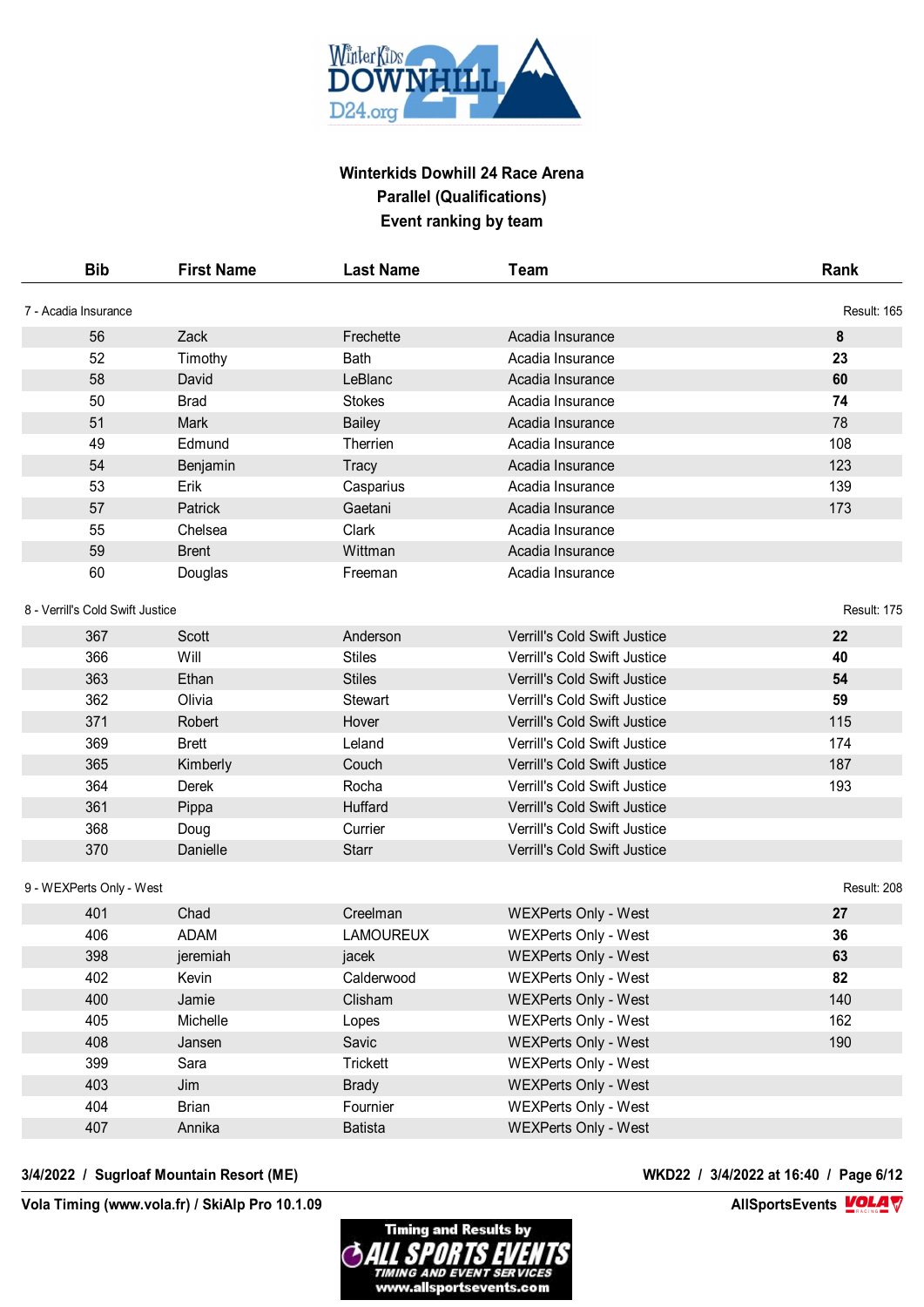

| <b>Bib</b>                          | <b>First Name</b> | <b>Last Name</b> | Team                           | Rank        |
|-------------------------------------|-------------------|------------------|--------------------------------|-------------|
| 409                                 | Santiago          | Velasco          | <b>WEXPerts Only - West</b>    |             |
| 10 - MaineHealth                    |                   |                  |                                | Result: 216 |
| 241                                 | Keelin            | Trask            | MaineHealth                    | 17          |
| 250                                 | Sandy             | Richard          | MaineHealth                    | 42          |
| 242                                 | <b>Heather</b>    | Patterson        | MaineHealth                    | 70          |
| 243                                 | MT                | Newman           | MaineHealth                    | 87          |
| 248                                 | Gabriel           | Civiello         | MaineHealth                    | 88          |
| 427                                 | Becka             | Lancaster        | MaineHealth                    | 101         |
| 251                                 | Ryan              | Whitt            | MaineHealth                    | 134         |
| 245                                 | Ryan              | Knapp            | MaineHealth                    | 148         |
| 246                                 | Joseph            | Caruso           | MaineHealth                    | 161         |
| 244                                 | Abhishekh         | Govind           | MaineHealth                    | 180         |
| 240                                 | Becka             | Lancaster        | MaineHealth                    |             |
| 247                                 | Kristen           | Mazoki           | MaineHealth                    |             |
| 249                                 | Ryan              | Mastrangelo      | MaineHealth                    |             |
|                                     |                   |                  |                                | Result: 228 |
| 11 - DC Business Moguls             |                   |                  |                                |             |
| 116                                 | <b>OAKLEY</b>     | <b>DYER</b>      | DC Business Moguls             | 24          |
| 122                                 | Whit              | Mitchell         | DC Business Moguls             | 51          |
| 114                                 | Ethan             | Goroff           | DC Business Moguls             | 69          |
| 119                                 | Melissa           | Lizotte          | DC Business Moguls             | 84          |
| 117                                 | Jackie            | Newell           | DC Business Moguls             | 163         |
| 121                                 | Anthony           | Martin           | DC Business Moguls             | 185         |
| 120                                 | Janice            | Rogers           | DC Business Moguls             | 186         |
| 112                                 | Michael           | Lauter           | DC Business Moguls             | 192         |
| 113                                 | Carla             | Lauter           | DC Business Moguls             | 212         |
| 115                                 | Miranda           | Panico           | DC Business Moguls             |             |
| 118                                 | Chad              | Cichon           | DC Business Moguls             |             |
| 12 - Zachau - I Just Wanna Have Fun |                   |                  |                                | Result: 239 |
| 39                                  | Amy               | Taisey           | Zachau - I Just Wanna Have Fun | 21          |
| 40                                  | Philip            | Taisey           | Zachau - I Just Wanna Have Fun | 48          |
| 37                                  | <b>Braydon</b>    | <b>Norris</b>    | Zachau - I Just Wanna Have Fun | 67          |
| 47                                  | Finn              | Hadlock          | Zachau - I Just Wanna Have Fun | 103         |
| 41                                  | Nicholas          | Littlefield      | Zachau - I Just Wanna Have Fun | 110         |
| 44                                  | Hannah            | Bacon            | Zachau - I Just Wanna Have Fun | 114         |
| 43                                  | <b>Brooks</b>     | More             | Zachau - I Just Wanna Have Fun | 119         |
| 38                                  | Susie             | Kendeigh         | Zachau - I Just Wanna Have Fun | 150         |

#### **3/4/2022 / Sugrloaf Mountain Resort (ME) WKD22 / 3/4/2022 at 16:40 / Page 7/12**

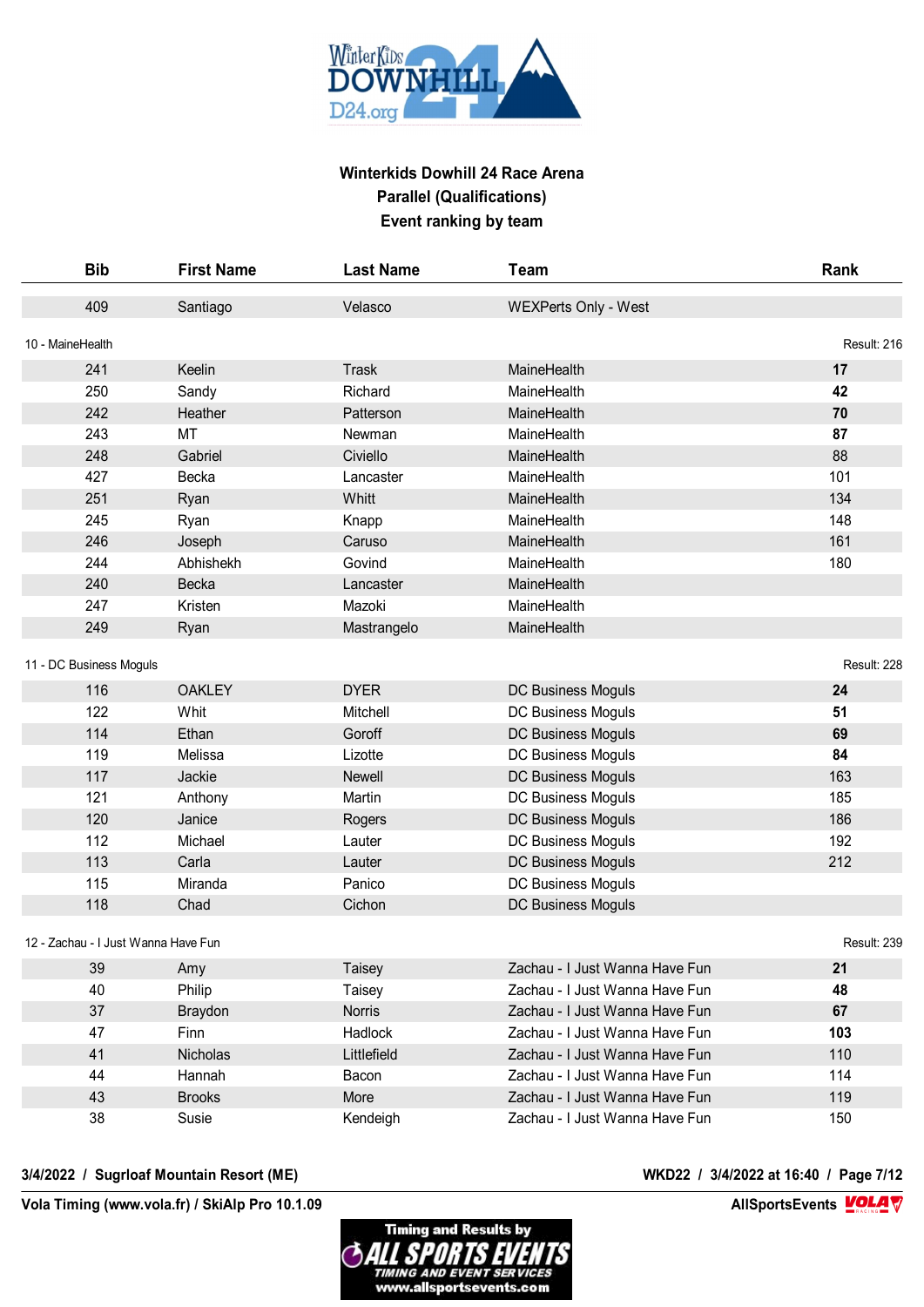

| <b>Bib</b>                       | <b>First Name</b> | <b>Last Name</b> | <b>Team</b>                    | Rank               |
|----------------------------------|-------------------|------------------|--------------------------------|--------------------|
| 45                               | Maureen           | Littlefield      | Zachau - I Just Wanna Have Fun | 176                |
| 48                               | Michael           | <b>Berlin</b>    | Zachau - I Just Wanna Have Fun | 182                |
| 46                               | Derek             | Converse         | Zachau - I Just Wanna Have Fun | 183                |
| 42                               | Josie             | Gideon           | Zachau - I Just Wanna Have Fun |                    |
| 424                              | Vanessa           | Lee              | Zachau - I Just Wanna Have Fun |                    |
| 13 - Franklin Printing           |                   |                  |                                | Result: 242        |
| 167                              | Greg              | Prince           | <b>Franklin Printing</b>       | 20                 |
| 172                              | Timothy           | Sullivan         | <b>Franklin Printing</b>       | 56                 |
| 171                              | Jennifer          | Johnson          | <b>Franklin Printing</b>       | 76                 |
| 168                              | John              | McGrath          | <b>Franklin Printing</b>       | 90                 |
| 165                              | Gregory           | Nemi             | <b>Franklin Printing</b>       | 102                |
| 170                              | Judi              | Richard          | <b>Franklin Printing</b>       | 143                |
| 169                              | Andrew            | Johnson          | <b>Franklin Printing</b>       | 151                |
| 166                              | Ann               | Nemi             | <b>Franklin Printing</b>       |                    |
| 14 - Kingfield Elementary School |                   |                  |                                | Result: 247        |
| 212                              | Donald            | Aubrecht         | Kingfield Elementary School    | 12                 |
| 216                              | Jonathan          | Warren           | Kingfield Elementary School    | 57                 |
| 207                              | Malina            | Mckendry         | Kingfield Elementary School    | 66                 |
| 217                              | Amelia            | Prince           | Kingfield Elementary School    | 112                |
| 209                              | Ruby              | Hansack          | Kingfield Elementary School    | 121                |
| 215                              | Lorenzo           | Warren           | Kingfield Elementary School    | 172                |
| 210                              | <b>Brandon</b>    | Hansack          | Kingfield Elementary School    | 175                |
| 208                              | Erica             | Luce             | Kingfield Elementary School    |                    |
| 211                              | Amanda            | <b>Bowen</b>     | Kingfield Elementary School    |                    |
| 213                              | Jessica           | Hughes           | Kingfield Elementary School    |                    |
| 214                              | Celia             | Rose             | Kingfield Elementary School    |                    |
| 218                              | steve             | mitman           | Kingfield Elementary School    |                    |
| 15 - ACE Corporation             |                   |                  |                                | <b>Result: 257</b> |
| 63                               | Matthew           | <b>Bureau</b>    | <b>ACE Corporation</b>         | 11                 |
| 69                               | Eric              | Vogell           | <b>ACE Corporation</b>         | 13                 |
| 66                               | Michael           | Robicheau        | <b>ACE Corporation</b>         | 106                |
| 67                               | Leif              | Kerkela          | <b>ACE Corporation</b>         | 127                |
| 72                               | Jared             | Lamey            | <b>ACE Corporation</b>         | 133                |
| 64                               | Peter             | Igneri           | <b>ACE Corporation</b>         | 144                |
| 65                               | Kristin           | Vogell           | <b>ACE Corporation</b>         | 169                |
| 61                               | Lindsey           | Kerkela          | <b>ACE Corporation</b>         | 191                |

#### **3/4/2022 / Sugrloaf Mountain Resort (ME) WKD22 / 3/4/2022 at 16:40 / Page 8/12**

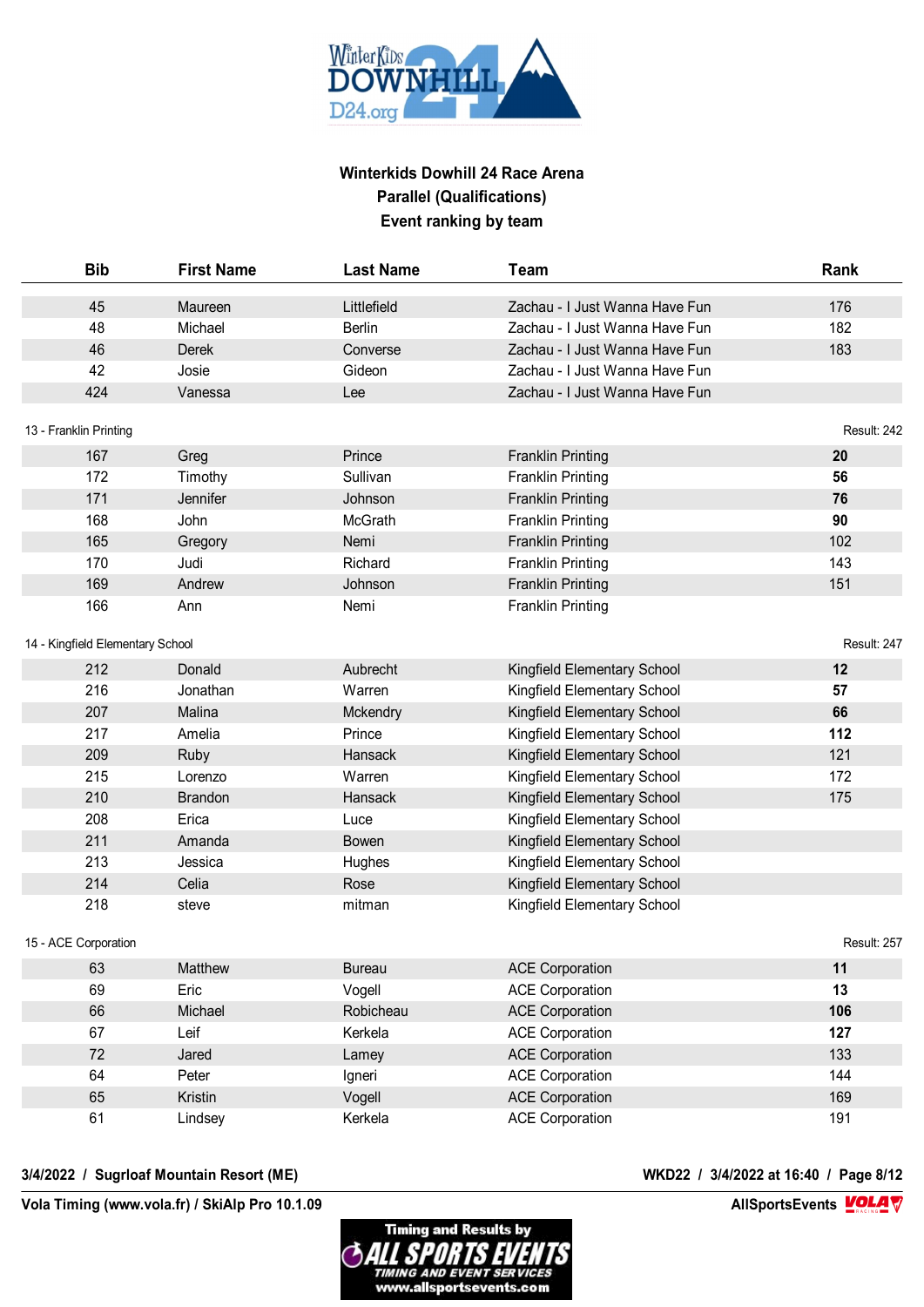

| <b>Bib</b>            | <b>First Name</b> | <b>Last Name</b> | Team                   | Rank         |
|-----------------------|-------------------|------------------|------------------------|--------------|
| 62                    | Heidi             | Igneri           | <b>ACE Corporation</b> |              |
| 68                    | <b>Brian</b>      | Keeley           | <b>ACE Corporation</b> |              |
| 70                    | Crystal           | Gordon           | <b>ACE Corporation</b> |              |
| 71                    | Jared             | Gordon           | <b>ACE Corporation</b> |              |
| 16 - Noyes Moving     |                   |                  |                        | Result: 278  |
| 265                   | Jeff              | Cole             | Noyes Moving           | 30           |
| 258                   | Ryan              | Wadsworth        | Noyes Moving           | 53           |
| 259                   | John              | Smalley          | <b>Noyes Moving</b>    | 96           |
| 266                   | William           | Noyes            | Noyes Moving           | 99           |
| 267                   | <b>Brent</b>      | Noyes            | <b>Noyes Moving</b>    | 100          |
| 262                   | John              | Winters          | Noyes Moving           | 160          |
| 264                   | Stephanie         | Noyes            | <b>Noyes Moving</b>    | 179          |
| 257                   | Gabrielle         | Herbig           | Noyes Moving           |              |
| 260                   | Patrick           | <b>Ducas</b>     | <b>Noyes Moving</b>    |              |
| 261                   | Deirdre           | Wadsworth        | Noyes Moving           |              |
| 263                   | George            | Reiche           | <b>Noyes Moving</b>    |              |
| 17 - Powdah8's - 2022 |                   |                  |                        | Result: 289  |
| 300                   | Derrick           | Hill             | Powdah8's - 2022       | 34           |
| 294                   | David             | Marsden          | Powdah8's - 2022       | 50           |
| 295                   | Scott             | Fabyan           | Powdah8's - 2022       | 98           |
| 296                   | <b>Braeden</b>    | Cummings         | Powdah8's - 2022       | 107          |
| 298                   | <b>Tyler</b>      | Richard          | Powdah8's - 2022       | 126          |
| 299                   | Loren             | Blair            | Powdah8's - 2022       | 132          |
| 297                   | Justin            | <b>Brewer</b>    | Powdah8's - 2022       | 170          |
| 291                   | Connor            | <b>Brewer</b>    | Powdah8's - 2022       | 181          |
| 292                   | Carl              | Barr             | Powdah8's - 2022       |              |
| 293                   | Robert            | Hall             | Powdah8's - 2022       |              |
| 18 - Apres All Day    |                   |                  |                        | Result: 307  |
| 78                    | Robert            | Tragemann        | Apres All Day          | 28           |
| 73                    | Michael           | Cardente         | Apres All Day          | 44           |
| 75                    | Zodie             | Rich             | Apres All Day          | 89           |
| 77                    | Laura             | LeBourdais       | Apres All Day          | 146          |
| 74                    | Ryan              | Houghton         | Apres All Day          | 198          |
| $76\,$                | Jillian           | Rich             | Apres All Day          | 205          |
| 19 - Atlantic FCU     |                   |                  |                        | Result: 327  |
| 81                    | Todd              | Ray              | <b>Atlantic FCU</b>    | $\mathbf{1}$ |

### **3/4/2022 / Sugrloaf Mountain Resort (ME) WKD22 / 3/4/2022 at 16:40 / Page 9/12**

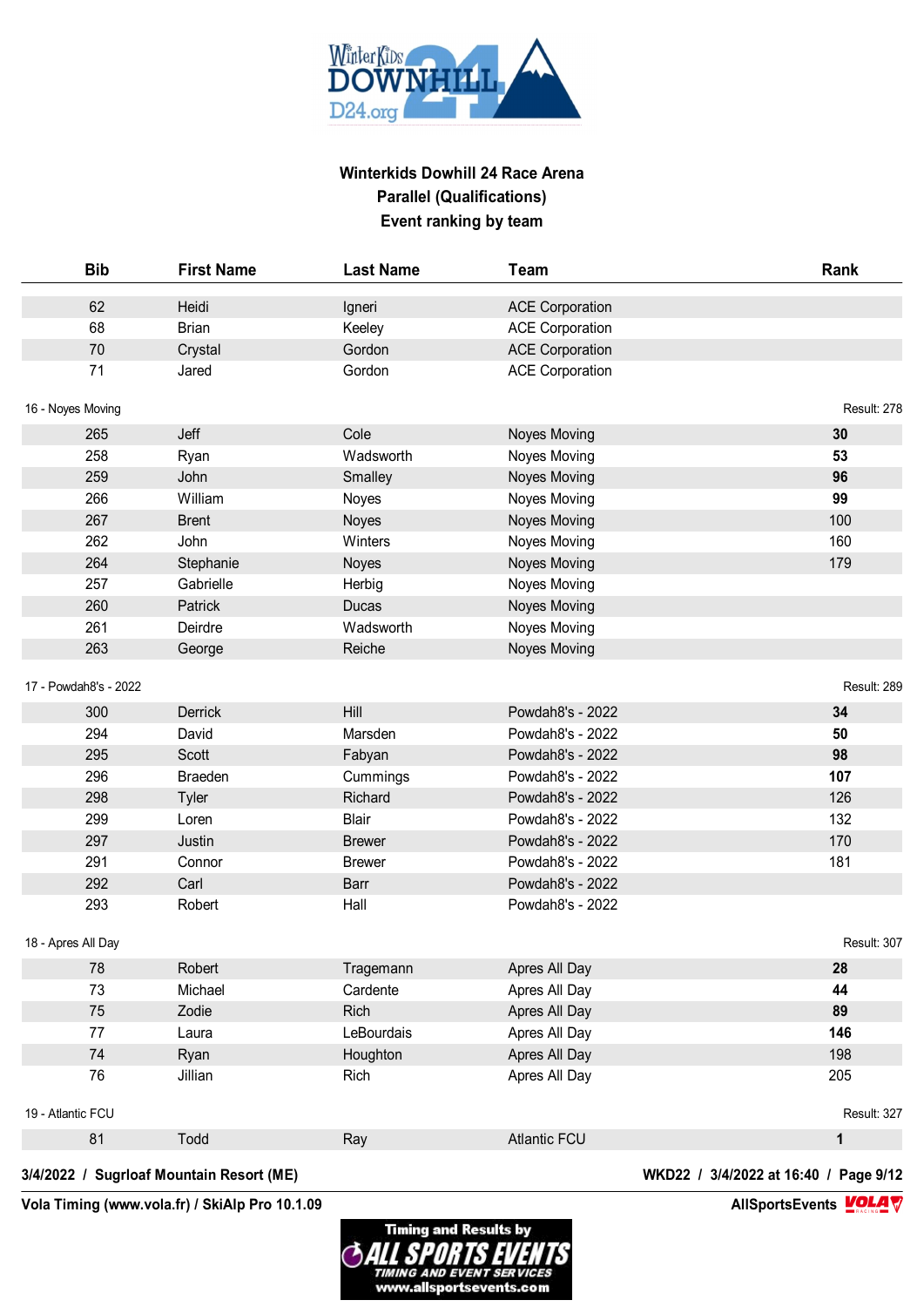

| <b>Bib</b>                     | <b>First Name</b> | <b>Last Name</b> | <b>Team</b>                  | Rank        |
|--------------------------------|-------------------|------------------|------------------------------|-------------|
| 80                             | Chris             | Perry            | <b>Atlantic FCU</b>          | 19          |
| 82                             | Andrew            | Lee              | <b>Atlantic FCU</b>          | 130         |
| 79                             | Jessica           | Scamman          | <b>Atlantic FCU</b>          | 177         |
| 20 - Be an Outsider Green Team |                   |                  |                              | Result: 371 |
| 84                             | Ryan              | Larsen           | Be an Outsider Green Team    | 79          |
| 90                             | John              | Perry            | Be an Outsider Green Team    | 85          |
| 85                             | Lindsay           | Clunie           | Be an Outsider Green Team    | 95          |
| 89                             | Chris             | Gailey           | Be an Outsider Green Team    | 112         |
| 94                             | Mike              | Simensky         | Be an Outsider Green Team    | 117         |
| 87                             | Jason             | Lachance         | Be an Outsider Green Team    | 156         |
| 83                             | Bill              | Yeo              | Be an Outsider Green Team    |             |
| 86                             | <b>Brent</b>      | Vanni            | Be an Outsider Green Team    |             |
| 88                             | Stephen           | Wells            | Be an Outsider Green Team    |             |
| 91                             | Katie             | Estabrook        | Be an Outsider Green Team    |             |
| 92                             | Thomas            | Carroll          | Be an Outsider Green Team    |             |
| 93                             | <b>Brian</b>      | Manson           | Be an Outsider Green Team    |             |
|                                |                   |                  |                              |             |
| 21 - Livin' the Pie Life       |                   |                  |                              | Result: 458 |
| 222                            | Jamie             | <b>Bowden</b>    | Livin' the Pie Life          | 74          |
| 224                            | Dan               | Thomson          | Livin' the Pie Life          | 111         |
| 227                            | Jeff              | Perkins          | Livin' the Pie Life          | 118         |
| 223                            | Matt              | Bowden           | Livin' the Pie Life          | 155         |
| 230                            | Cassandra         | Johnson          | Livin' the Pie Life          | 207         |
| 228                            | Gerard            | Murphy           | Livin' the Pie Life          | 209         |
| 219                            | Ralph             | Perkins          | Livin' the Pie Life          |             |
| 220                            | Trevor            | Gale             | Livin' the Pie Life          |             |
| 221                            | Tom               | Gale             | Livin' the Pie Life          |             |
| 225                            | Kurt              | Chapin           | Livin' the Pie Life          |             |
| 226                            | sean              | hobson           | Livin' the Pie Life          |             |
| 229                            | Frank             | Gioffre          | Livin' the Pie Life          |             |
| 22 - Triple Black Diamonds     |                   |                  |                              | Result: 475 |
| 420                            | Parker            | Swenson          | <b>Triple Black Diamonds</b> | 62          |
| 355                            | Drew              | Swenson          | <b>Triple Black Diamonds</b> | 104         |
| 360                            | Allan             | Rollo            | <b>Triple Black Diamonds</b> | 152         |
| 354                            | Chloe             | Santucci         | Triple Black Diamonds        | 157         |
| 359                            | Erik              | Swenson          | <b>Triple Black Diamonds</b> | 167         |
| 356                            | Martha            | Taylor           | Triple Black Diamonds        | 168         |

#### **3/4/2022 / Sugrloaf Mountain Resort (ME) WKD22 / 3/4/2022 at 16:40 / Page 10/12**

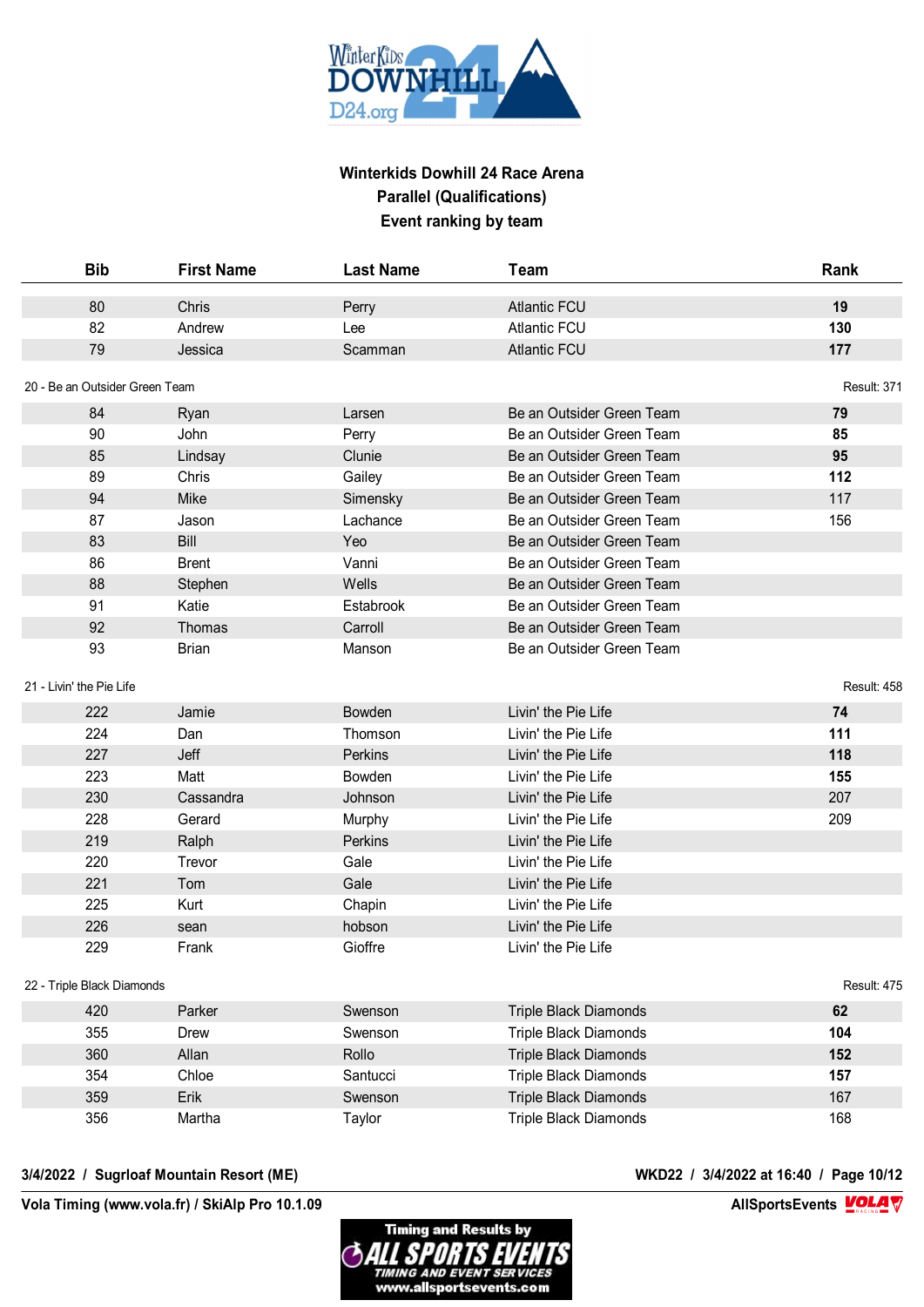

| <b>Bib</b>                          | <b>First Name</b> | <b>Last Name</b>     | Team                           | Rank        |
|-------------------------------------|-------------------|----------------------|--------------------------------|-------------|
| 353                                 | Stella            | Santucci             | <b>Triple Black Diamonds</b>   | 184         |
| 357                                 | Kathryn           | Swenson              | <b>Triple Black Diamonds</b>   | 210         |
| 358                                 | Meade             | Swenson              | <b>Triple Black Diamonds</b>   |             |
| 23 - WEXPerts Only - East           |                   |                      |                                | Result: 643 |
| 383                                 | Annie             | <b>Drew</b>          | <b>WEXPerts Only - East</b>    | 130         |
| 380                                 | Katelyn           | Gendron              | <b>WEXPerts Only - East</b>    | 159         |
| 382                                 | Tyler             | Martin               | <b>WEXPerts Only - East</b>    | 165         |
| 379                                 | Michael           | DeLeon               | <b>WEXPerts Only - East</b>    | 189         |
| 388                                 | Erica             | Plasse               | <b>WEXPerts Only - East</b>    | 206         |
| 423                                 | Charity           | Carlson              | <b>WEXPerts Only - East</b>    | 214         |
| 378                                 | Carrie            | Carney               | <b>WEXPerts Only - East</b>    |             |
| 381                                 | Lisa              | Kennedy              | <b>WEXPerts Only - East</b>    |             |
| 384                                 | Kimberly          | Ouellette            | <b>WEXPerts Only - East</b>    |             |
| 385                                 | Rob               | <b>Beattie</b>       | <b>WEXPerts Only - East</b>    |             |
| 386                                 | Michael           | Furlone              | <b>WEXPerts Only - East</b>    |             |
| 387                                 | Carol             | <b>Weeman Harris</b> | <b>WEXPerts Only - East</b>    |             |
| 24 - WEXperts Only - North          |                   |                      |                                | Result: 651 |
| 389                                 | <b>Billy</b>      | Ruby                 | <b>WEXperts Only - North</b>   | 124         |
| 392                                 | Michael           | salmons              | <b>WEXperts Only - North</b>   | 135         |
| 396                                 | Ryan              | Bilodeau             | <b>WEXperts Only - North</b>   | 188         |
| 397                                 | Chris             | River                | <b>WEXperts Only - North</b>   | 204         |
| 393                                 | <b>Brandon</b>    | Audette              | <b>WEXperts Only - North</b>   | 211         |
| 390                                 | Devon             | Darling              | <b>WEXperts Only - North</b>   |             |
| 391                                 | Marcus            | McIntyre             | <b>WEXperts Only - North</b>   |             |
| 394                                 | John              | Dunfee               | <b>WEXperts Only - North</b>   |             |
| 395                                 | Sarah             | Terison              | <b>WEXperts Only - North</b>   |             |
|                                     |                   |                      |                                |             |
| 25 - Misfit Moose                   |                   |                      |                                | Result: 695 |
| 255                                 | Michael           | Roan                 | <b>Misfit Moose</b>            | 138         |
| 252                                 | Michelle          | Cuva                 | <b>Misfit Moose</b>            | 141         |
| 254                                 | William           | Roan                 | <b>Misfit Moose</b>            | 203         |
| 253                                 | Jackson           | Cuva                 | Misfit Moose                   | 213         |
| 26 - Maine Public Health Associatio |                   |                      |                                | Result: 745 |
| 235                                 | Meg               | Patterson            | Maine Public Health Associatio | 153         |
| 238                                 | Morgan            | Hynd                 | Maine Public Health Associatio | 196         |
| 231                                 | Liam              | Dunn                 | Maine Public Health Associatio | 197         |

#### **3/4/2022 / Sugrloaf Mountain Resort (ME) WKD22 / 3/4/2022 at 16:40 / Page 11/12**